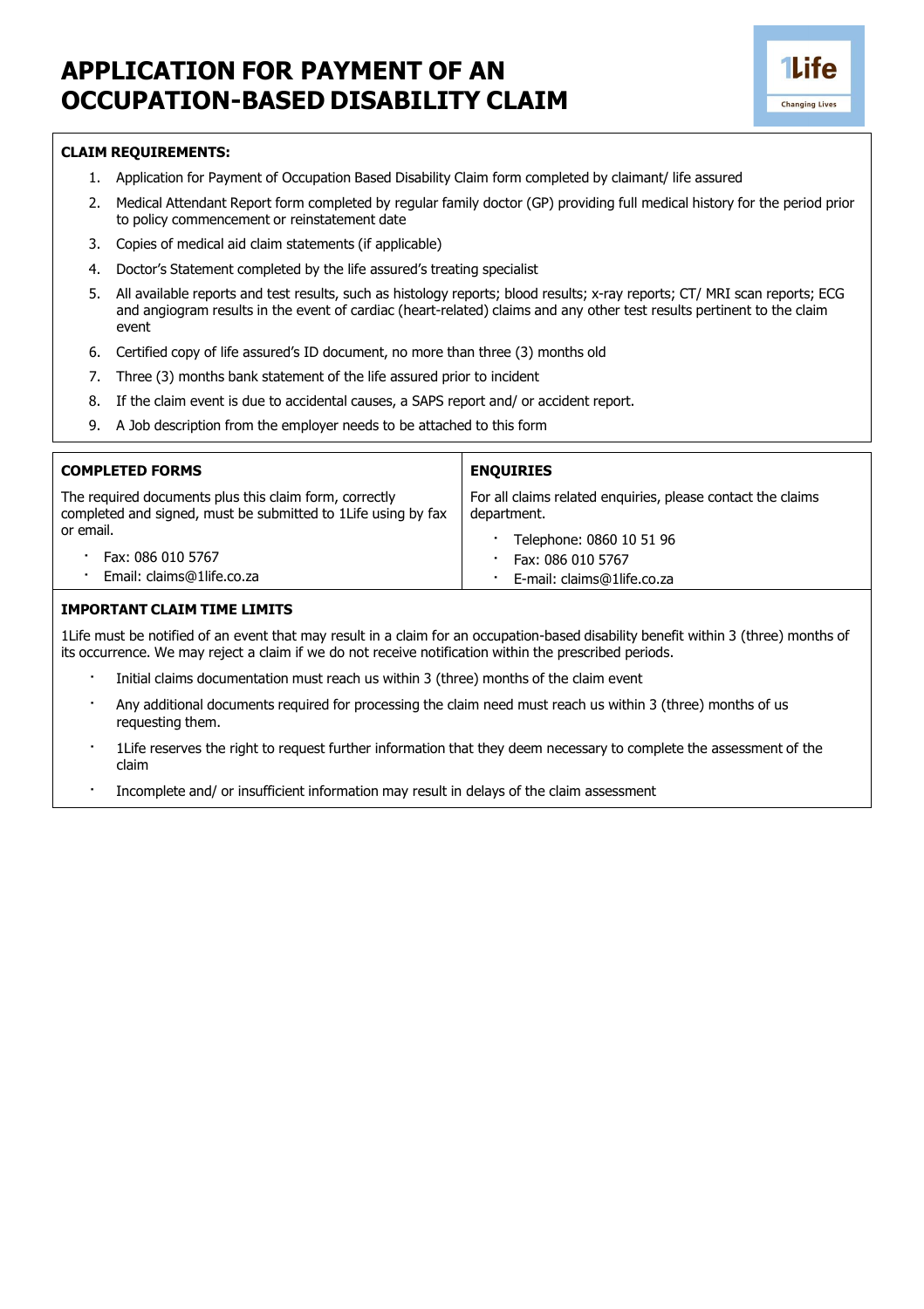|      | <b>SECTION A: PARTICULARS OF THE INSURED</b>                                                                                                                                                                                                             |     |                       |
|------|----------------------------------------------------------------------------------------------------------------------------------------------------------------------------------------------------------------------------------------------------------|-----|-----------------------|
|      |                                                                                                                                                                                                                                                          |     | Gender ______________ |
|      | <b>First Names</b>                                                                                                                                                                                                                                       |     |                       |
|      |                                                                                                                                                                                                                                                          |     |                       |
|      |                                                                                                                                                                                                                                                          |     |                       |
|      |                                                                                                                                                                                                                                                          |     | $Code \_$             |
|      | Physical Address                                                                                                                                                                                                                                         |     |                       |
|      |                                                                                                                                                                                                                                                          |     |                       |
|      | Telephone (Work)<br><u> 1999 - Johann Harry Harry Harry Harry Harry Harry Harry Harry Harry Harry Harry Harry Harry Harry Harry Harry Harry Harry Harry Harry Harry Harry Harry Harry Harry Harry Harry Harry Harry Harry Harry Harry Harry Harry Ha</u> |     | Fax (Work)            |
|      | Telephone (Home)                                                                                                                                                                                                                                         |     |                       |
|      |                                                                                                                                                                                                                                                          |     |                       |
| Cell |                                                                                                                                                                                                                                                          |     |                       |
| 2.   | r J<br>Communication Preference Post<br>  Fax<br>E-Mail<br>M M<br>Date of Disability DD N Y Y Y Y Y                                                                                                                                                      |     |                       |
| 3.   |                                                                                                                                                                                                                                                          |     |                       |
|      |                                                                                                                                                                                                                                                          |     |                       |
|      |                                                                                                                                                                                                                                                          |     |                       |
|      |                                                                                                                                                                                                                                                          |     |                       |
|      |                                                                                                                                                                                                                                                          |     |                       |
| 4.   |                                                                                                                                                                                                                                                          |     |                       |
|      |                                                                                                                                                                                                                                                          |     |                       |
|      |                                                                                                                                                                                                                                                          |     |                       |
|      |                                                                                                                                                                                                                                                          |     |                       |
|      |                                                                                                                                                                                                                                                          | Yes |                       |
| 5.   | Have your previously suffered from the same or similar illness?                                                                                                                                                                                          |     | No                    |
|      | If "YES", from what date?                                                                                                                                                                                                                                |     |                       |
| 6.   | On what date did the symptoms of the disability, for which you are claiming, start?                                                                                                                                                                      |     |                       |
| 7.   | From what date have you been totally disabled and unable to follow your normal?<br>occupation?                                                                                                                                                           |     |                       |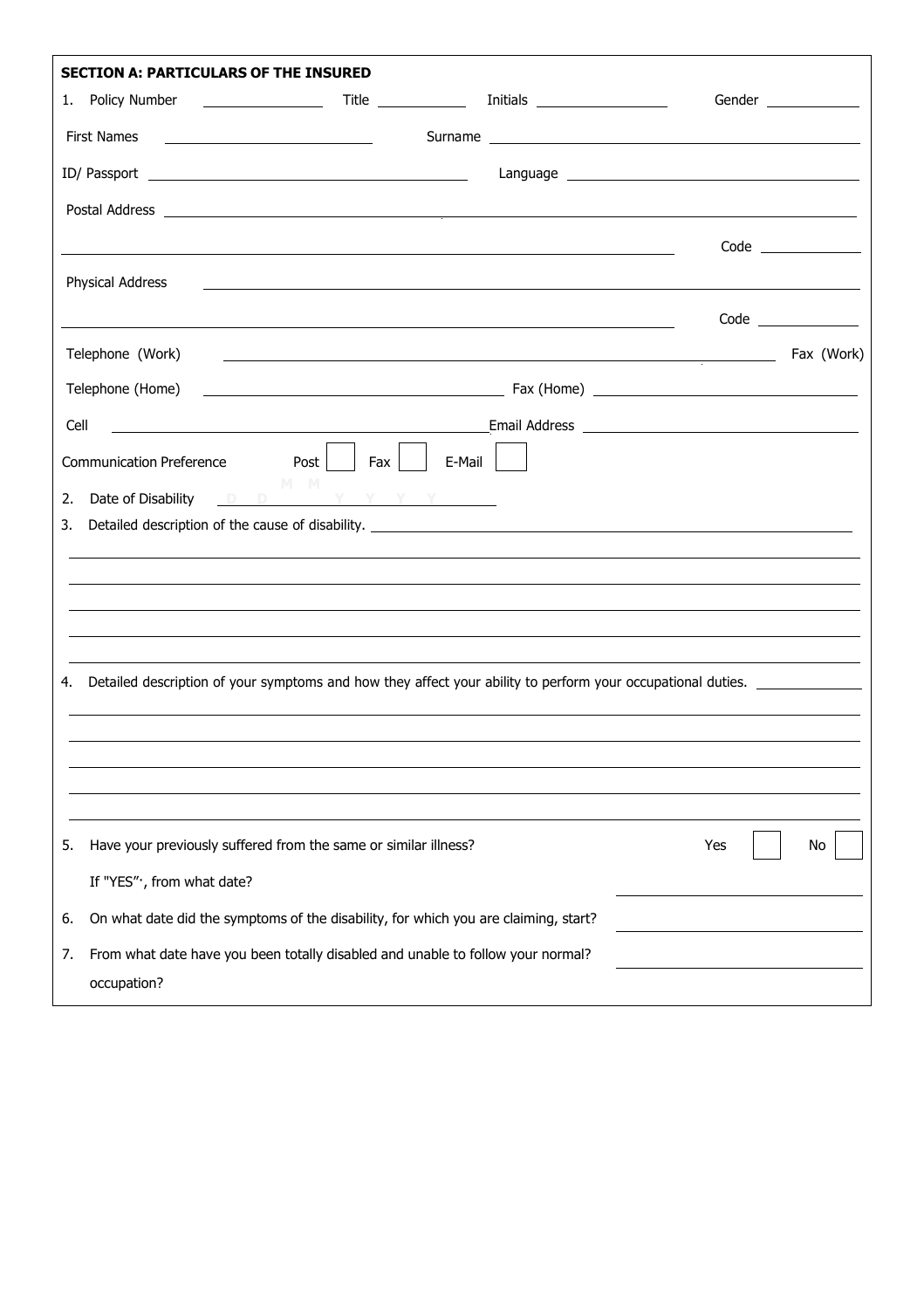|             |                                             | <b>SECTION A: PARTICULARS OF THE INSURED CONTINUED</b>                                                                                                                                                                               |                         |  |
|-------------|---------------------------------------------|--------------------------------------------------------------------------------------------------------------------------------------------------------------------------------------------------------------------------------------|-------------------------|--|
|             |                                             |                                                                                                                                                                                                                                      |                         |  |
|             |                                             | m                                                                                                                                                                                                                                    |                         |  |
|             | 9. What is your height?                     | What is your weight? $\vert$<br>kg                                                                                                                                                                                                   |                         |  |
|             | 10. Details of your Family Doctor           |                                                                                                                                                                                                                                      |                         |  |
|             |                                             |                                                                                                                                                                                                                                      | Initials ______________ |  |
|             | Address                                     |                                                                                                                                                                                                                                      |                         |  |
|             |                                             |                                                                                                                                                                                                                                      |                         |  |
|             | Telephone (Work)                            |                                                                                                                                                                                                                                      |                         |  |
|             |                                             | 11. Details of the Doctor/ Hospital/ Clinic that Treated you for this Problem                                                                                                                                                        |                         |  |
|             |                                             |                                                                                                                                                                                                                                      |                         |  |
| (a)         |                                             |                                                                                                                                                                                                                                      |                         |  |
|             | Date Attended                               |                                                                                                                                                                                                                                      |                         |  |
|             | Address                                     | <u>a sa barang sa mga barang sa mga barang sa mga barang sa mga barang sa mga barang sa mga barang sa mga barang sa </u>                                                                                                             |                         |  |
|             |                                             |                                                                                                                                                                                                                                      |                         |  |
|             | Telephone (Work)                            | <u>state and the state of the state of the state of the state of the state of the state of the state of the state of the state of the state of the state of the state of the state of the state of the state of the state of the</u> |                         |  |
| (b)         | Dr $\qquad$                                 |                                                                                                                                                                                                                                      |                         |  |
|             | Date Attended                               |                                                                                                                                                                                                                                      |                         |  |
|             | Address                                     |                                                                                                                                                                                                                                      |                         |  |
|             |                                             |                                                                                                                                                                                                                                      |                         |  |
|             |                                             |                                                                                                                                                                                                                                      |                         |  |
|             | Telephone (Work)<br>12. Medical Aid Details |                                                                                                                                                                                                                                      |                         |  |
|             |                                             |                                                                                                                                                                                                                                      |                         |  |
| Medical Aid |                                             |                                                                                                                                                                                                                                      |                         |  |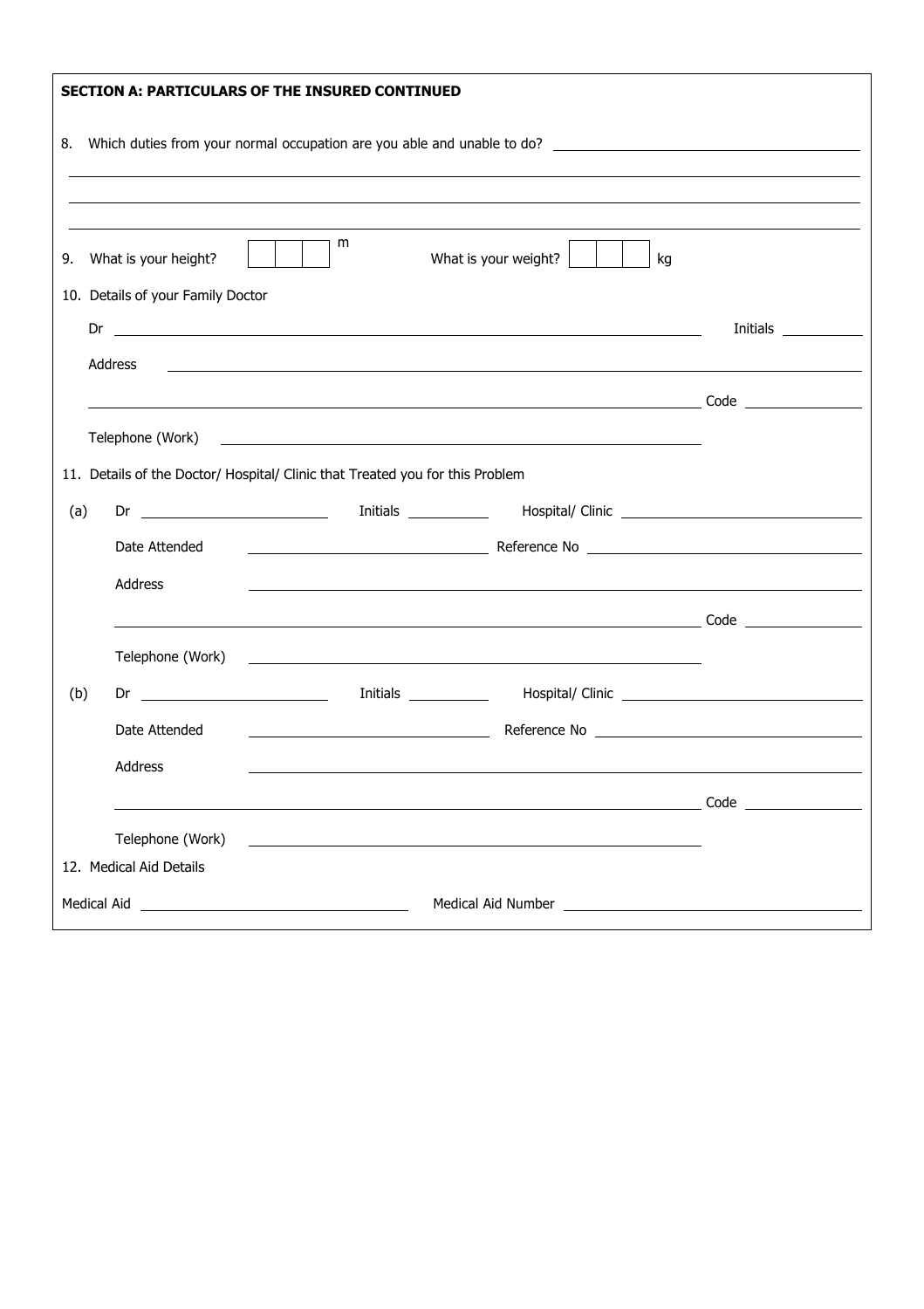| SECTION B: ACCIDENT DETAILS (If an accident caused the disability) |                                                                                                                                                                                                  |                                                                                                                                                                                                                                      |                        |
|--------------------------------------------------------------------|--------------------------------------------------------------------------------------------------------------------------------------------------------------------------------------------------|--------------------------------------------------------------------------------------------------------------------------------------------------------------------------------------------------------------------------------------|------------------------|
| 1.                                                                 | Date of Accident<br><u> 1980 - Andrea Station, amerikan bisan</u>                                                                                                                                |                                                                                                                                                                                                                                      |                        |
| 2.                                                                 | Nature of Accident <b>Accident Accident Accident Accident Accident Accident Accident Accident Accident Accident Accident Accident Accident Accident Accident Accident Accident Accident Acci</b> |                                                                                                                                                                                                                                      |                        |
|                                                                    |                                                                                                                                                                                                  |                                                                                                                                                                                                                                      |                        |
| 3.                                                                 | <b>Details of Witnesses</b>                                                                                                                                                                      |                                                                                                                                                                                                                                      |                        |
| (a)                                                                | <u> 1989 - Andrea Brand, Amerikaansk politiker (</u>                                                                                                                                             |                                                                                                                                                                                                                                      |                        |
|                                                                    | Physical Address<br><u> 1980 - John Stein, markin sanat masjid ayyı bir alan bir alan bir alan bir alan bir alan bir alan bir alan b</u>                                                         |                                                                                                                                                                                                                                      |                        |
|                                                                    |                                                                                                                                                                                                  |                                                                                                                                                                                                                                      |                        |
|                                                                    | Telephone                                                                                                                                                                                        |                                                                                                                                                                                                                                      |                        |
| (b)                                                                |                                                                                                                                                                                                  |                                                                                                                                                                                                                                      |                        |
|                                                                    | <b>Physical Address</b>                                                                                                                                                                          | <u>some started and the started and the started and the started and the started and the started and the started and the started and the started and the started and the started and the started and the started and the started </u> |                        |
|                                                                    | Telephone<br><u> 1989 - Johann Barbara, martin amerikan basar dan berasal dan berasal dalam basar dalam basar dalam basar dala</u>                                                               |                                                                                                                                                                                                                                      |                        |
| 4.                                                                 | Details of Police Station where Accident was Reported                                                                                                                                            |                                                                                                                                                                                                                                      |                        |
|                                                                    | Police Station                                                                                                                                                                                   |                                                                                                                                                                                                                                      |                        |
|                                                                    | Physical Address                                                                                                                                                                                 |                                                                                                                                                                                                                                      |                        |
|                                                                    |                                                                                                                                                                                                  |                                                                                                                                                                                                                                      |                        |
|                                                                    |                                                                                                                                                                                                  |                                                                                                                                                                                                                                      |                        |
| 5.                                                                 | Full Name, Rank and Police Number of Investigating Officer<br>Details of Any Legal Action Taken as a Result of the Accident                                                                      |                                                                                                                                                                                                                                      |                        |
|                                                                    |                                                                                                                                                                                                  |                                                                                                                                                                                                                                      |                        |
| 6.                                                                 | Details of the Doctor Consulted as a Result of the Injury                                                                                                                                        |                                                                                                                                                                                                                                      |                        |
|                                                                    | $Dr \nightharpoonup$                                                                                                                                                                             |                                                                                                                                                                                                                                      | Initials _____________ |
|                                                                    | Address                                                                                                                                                                                          |                                                                                                                                                                                                                                      |                        |
|                                                                    |                                                                                                                                                                                                  |                                                                                                                                                                                                                                      |                        |
|                                                                    |                                                                                                                                                                                                  |                                                                                                                                                                                                                                      |                        |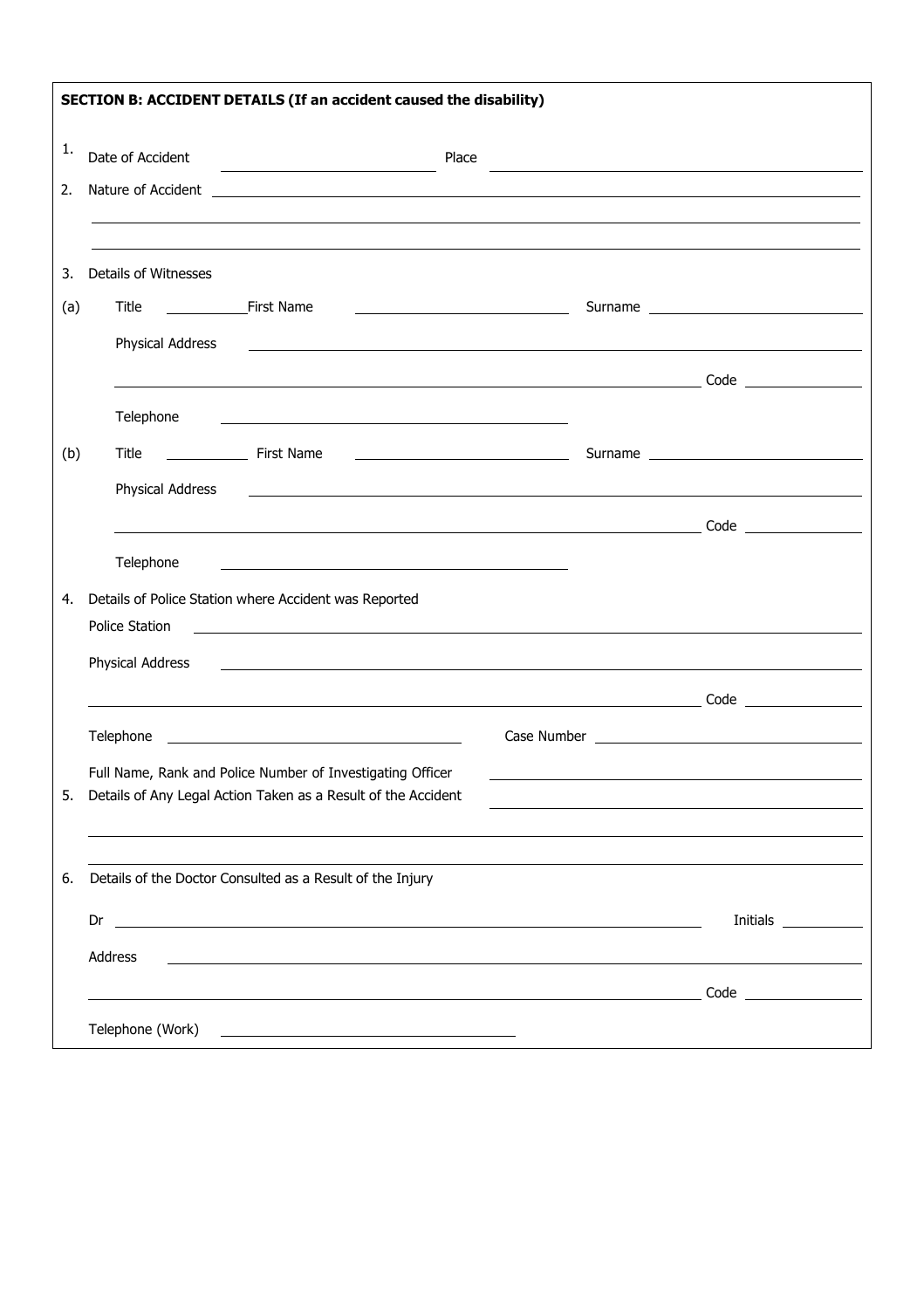| <b>SECTION C: EMPLOYERS DETAILS</b>                                                                                                                                                                                                                  |                                              |                                                                             |               |
|------------------------------------------------------------------------------------------------------------------------------------------------------------------------------------------------------------------------------------------------------|----------------------------------------------|-----------------------------------------------------------------------------|---------------|
| Period and Details of Employment:                                                                                                                                                                                                                    |                                              |                                                                             |               |
|                                                                                                                                                                                                                                                      |                                              |                                                                             |               |
| Physical Address<br><u> 1989 - Andrea Santa Andrea Santa Andrea Santa Andrea Santa Andrea Santa Andrea Santa Andrea Santa Andrea San</u>                                                                                                             |                                              |                                                                             |               |
|                                                                                                                                                                                                                                                      |                                              |                                                                             |               |
|                                                                                                                                                                                                                                                      |                                              |                                                                             |               |
| From $\sqrt{2\pi r}$<br>Period of Employment                                                                                                                                                                                                         |                                              | To $\sqrt{1-\frac{1}{2}}$                                                   |               |
| Position Held<br>Type of Work                                                                                                                                                                                                                        |                                              |                                                                             |               |
| Percentage of Hours Spent On                                                                                                                                                                                                                         | $\%$<br>Travelling _______________           | Administration ____________                                                 | $\frac{0}{0}$ |
|                                                                                                                                                                                                                                                      | 0/2<br>Supervision ________________          | Manual Labour _______________                                               | $\frac{0}{0}$ |
|                                                                                                                                                                                                                                                      |                                              |                                                                             |               |
| (b) Name of Employer <u>example and the set of the set of the set of the set of the set of the set of the set of the set of the set of the set of the set of the set of the set of the set of the set of the set of the set of t</u>                 |                                              |                                                                             |               |
| Physical Address<br><u> 1989 - Johann Harry Harry Harry Harry Harry Harry Harry Harry Harry Harry Harry Harry Harry Harry Harry Harry</u>                                                                                                            |                                              |                                                                             |               |
|                                                                                                                                                                                                                                                      |                                              |                                                                             |               |
|                                                                                                                                                                                                                                                      |                                              |                                                                             |               |
| From $\sqrt{1-\frac{1}{2}}$<br>Period of Employment                                                                                                                                                                                                  |                                              | To $\sqrt{1-\frac{1}{2}}$                                                   |               |
| Type of Work<br><u> 2008 - Andrea Albert III, poet e presentant a la provincia de la provincia de la provincia de la provincia d</u>                                                                                                                 | Position Held                                | <u> 2000 - Andrea Andrew Maria (h. 1878).</u>                               |               |
| Percentage of Hours Spent On                                                                                                                                                                                                                         | $\%$<br>Travelling ________________          | Administration _________________                                            | $\%$          |
|                                                                                                                                                                                                                                                      | $\frac{0}{0}$<br>Supervision _______________ | Manual Labour _______________                                               | $\frac{0}{0}$ |
|                                                                                                                                                                                                                                                      |                                              |                                                                             |               |
| (c) Name of Employer                                                                                                                                                                                                                                 |                                              |                                                                             |               |
| Physical Address                                                                                                                                                                                                                                     |                                              |                                                                             |               |
|                                                                                                                                                                                                                                                      |                                              |                                                                             |               |
|                                                                                                                                                                                                                                                      |                                              |                                                                             |               |
| Period of Employment<br>From $\sqrt{2}$ / $\sqrt{2}$                                                                                                                                                                                                 |                                              | $\begin{array}{ccccccccccccc}\n\text{To} & & & / & & & / & & \n\end{array}$ |               |
| Type of Work<br><u>and the contract of the contract of the contract of the contract of the contract of the contract of the contract of the contract of the contract of the contract of the contract of the contract of the contract of the contr</u> | <b>Position Held</b>                         |                                                                             |               |
| Percentage of Hours Spent On                                                                                                                                                                                                                         | $\%$                                         | Administration                                                              | $\frac{0}{0}$ |
|                                                                                                                                                                                                                                                      | $\frac{0}{0}$<br>Supervision                 | Manual Labour _______________                                               | $\%$          |